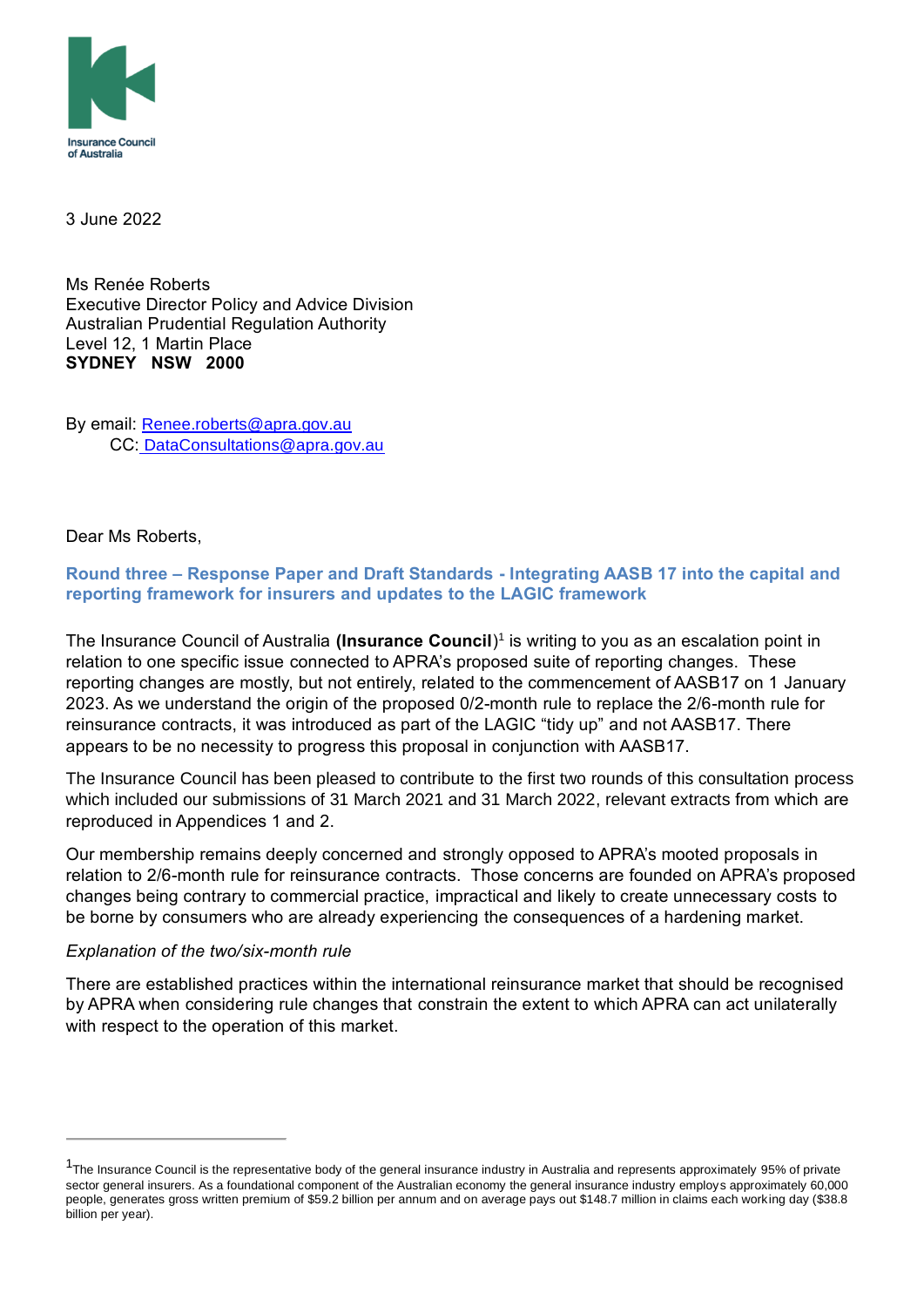A high-level overview of the process and challenges are included below:

- Reinsurance brokers prepare standard and desired slip wording early in negotiations for the upcoming treaty renewal that are the insurers offer to the reinsurance market based on a 100% assumed support on that basis.
- Insurers, together with their brokers, aim for best practice in negotiating the best possible terms in all areas by inception.
- Due to developments in market conditions, reinsurers no longer accept terms on a pure subscription basis, (that is the initial offer to the market would not find 100% support from reinsurers). Therefore, to meet and declare the contract certainty requirements under GPS230, separate contracts are required for each reinsurer per treaty. (For one insurer, this involves close to five hundred separate contracts that need to be fully documented on a slip wording basis within two months of the finalisation of treaty negotiations.)

Further, it should be noted that many negotiations are not finalised until the point of inception. This situation is not expected to improve in the light of current hardening reinsurance market.

The current two-month rule (after inception) allows sufficient time to ensure that all documentation is verified according to legal intent, checked, corrected if necessary and countersigned by all parties. Any change to these requirements would result in significant regulatory burden which could expose all parties to error if forced to meet unrealistic timeframes.

## *Explanation of the harm caused by APRA's proposed changes*

The proposed rule would be impractical to implement, particularly in the hardening international reinsurance market. It would place insurers at a negotiating disadvantage with the prospect of gaps in coverage and increased cost, both of which would be passed to customers. It would also increase the risk of error and oversights in the negotiation process that could affect business risk.

- Reinsurers have different views on terms and subjectivities which form part of the agreements reached. These are verified with the original business and legal to confirm mutual understanding. The time and resources required to complete this process within shorter timeframes than is currently prescribed would be costly, and extremely challenging that would require crucial parts of the reinsurance framework, through reinsurer negotiation on key terms, being completed in parallel.
- Reinsurers who offer collateralised solutions require a separate Trust Deed which adds to the contract negotiation and documentation complexity. Any continued hardening in the reinsurance market conditions would be likely to drive increased exposure to these markets.
- Counterparty downgrades result in immediate replacement of any counterparty that fails to meet the Risk Appetite Statement (RAS) and Reinsurance Management Strategy (ReMS) requirements. Downgrades can intervene in the normal process and cause delay.
- Reinsurer negotiating leverage would be increased by the introduction of a harder deadline that would provide reinsurers with an additional negotiation advantage, allowing them to hold out for harder terms which would potentially have a negative flow-on effect to policyholders in terms of cost and/or coverage.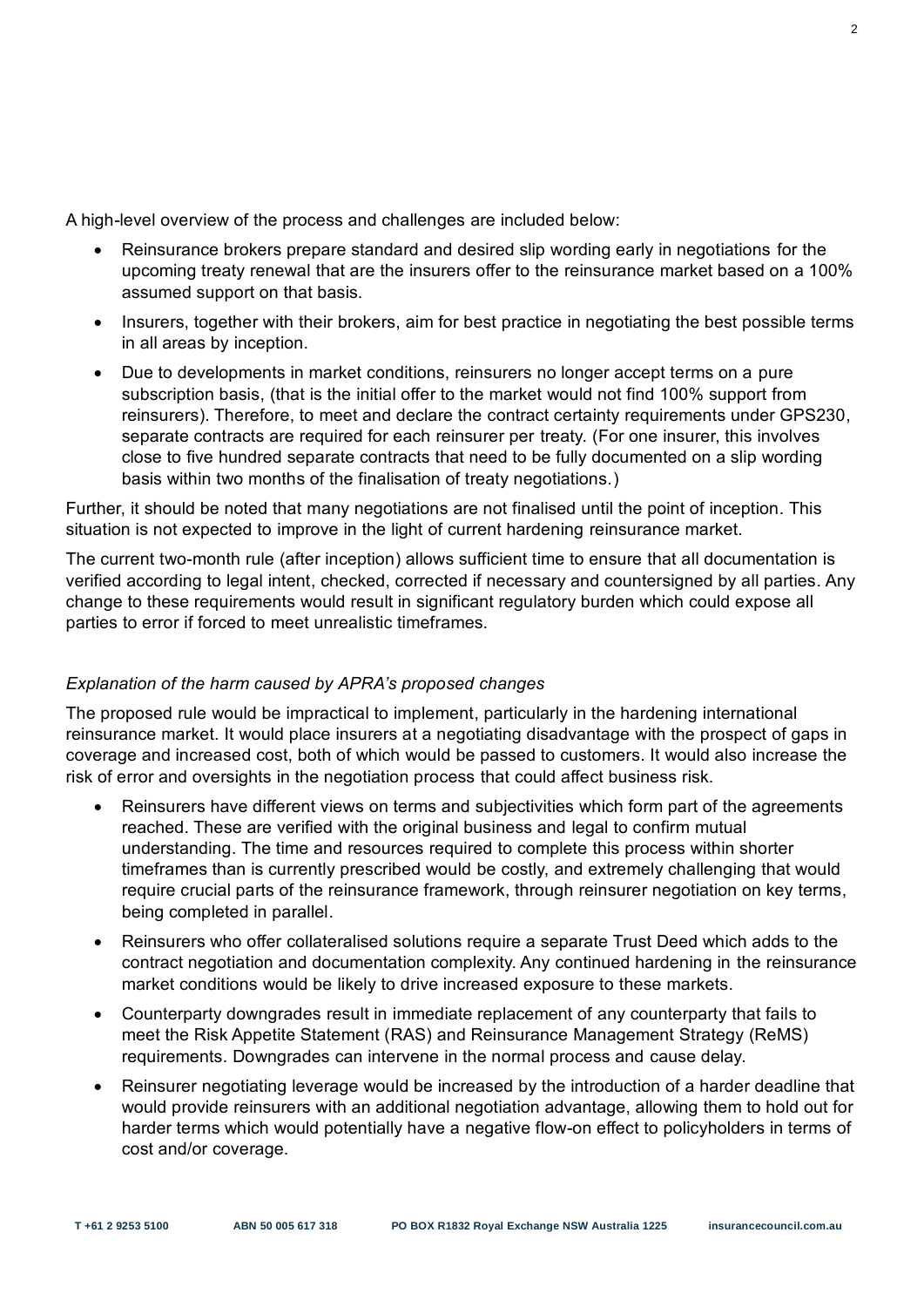Further, APRA needs to be mindful of the hardening reinsurance market conditions, cost increases and pressures on insurers, which have been driven by recent catastrophe events.

We would welcome the opportunity to discuss our concerns with you.

If you have any questions or would like to discuss further, please contact Aparna Reddy, General Manager, Policy – Regulatory Affairs, on telephone: 0427 902 960 or email: [areddy@insurancecouncil.com.au.](mailto:areddy@insurancecouncil.com.au)

Yours sincerely

Redby

**Aparna Reddy** General Manager Policy Regulation Affairs

3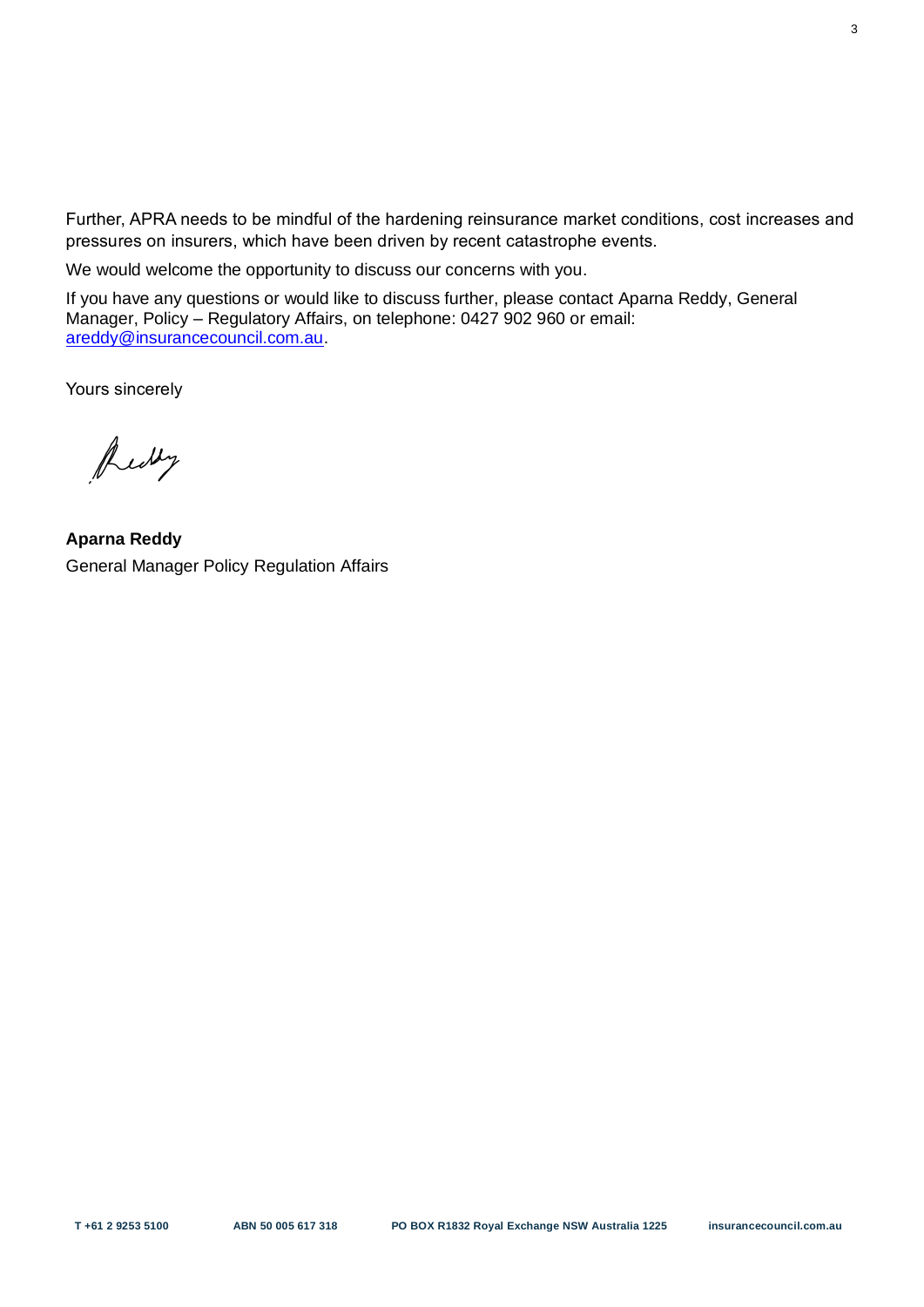4

# **Extract of relevant commentary in ICA submission of 31 March 2022**

#### *From cover letter*

"the Industry does not support the proposed changes relating to procedural requirements for reinsurance contracts. These will drive unnecessary regulatory cost into the provision of insurance to consumers for little to no benefit: see Appendix 3, item 11;"

## *Appendix 3, item 11*

#### **Procedural requirements for reinsurance contracts**

*"APRA is proposing to adjust the revisions to reinsurance management requirements to an 'inception date and two-month rule', rather than requiring contracts to be fully finalised by inception. This proposal would require the terms and coverage of reinsurance contracts to be*  finalised by inception, but provide an additional two month period for wordings to be finalised, *stamped and signed. APRA views this proposal as a transitionary measure and will consider making further revisions to require reinsurance contracts to be fully placed, executed and finalised by the inception date of the contract."*

APRA's further developed proposal does not enjoy the Industry's support.

The proposed requirement to have all contracts fully executed by inception, imposes unnecessary administrative burden on the industry, and may have a detrimental effect on the rates paid by insurers for their reinsurance programmes. These increased, regulator created costs, will ultimately be borne by consumers.

It is common practice with reinsurance programs of Australian insurers for the formal binding of reinsurers to take place, in certain circumstances, immediately prior to inception.

In practical terms, the requirement to have fully executed contracts at inception may not be viable in all cases, particularly when dealing with international reinsurers, and may have adverse effects. Whilst all bound, lines are confirmed in writing at or before the time of inception, there is still the potential for some intricacies around bespoke terms, clauses and variations and further negotiations around parts of the contracts which do not materially affect the cover provided.

Requiring reinsurers to provide their terms early enough to ensure a fully signed contract wording prior to inception is likely to disadvantage insurers in their negotiations which in turn may lead to significantly higher reinsurance costs than may be available under the current regulation. This will also mean that the achievement of contract certainty will be highly reliant on the efficiency of reinsurers' administrative abilities and therefore may be to some extent out of insurers' control.

Of particular significance in the current environment, it would be helpful to understand how the purchase of back up reinsurance covers would operate under the future state proposal, if contract certainty is required "by inception".

In particular, the industry does not support APRA's proposal to require general insurers failing to meet the inception date rule to provide detail on the actions taken to ensure the appropriate documentation is in place in their reinsurance declaration (even where the two-month rule is met). This adds additional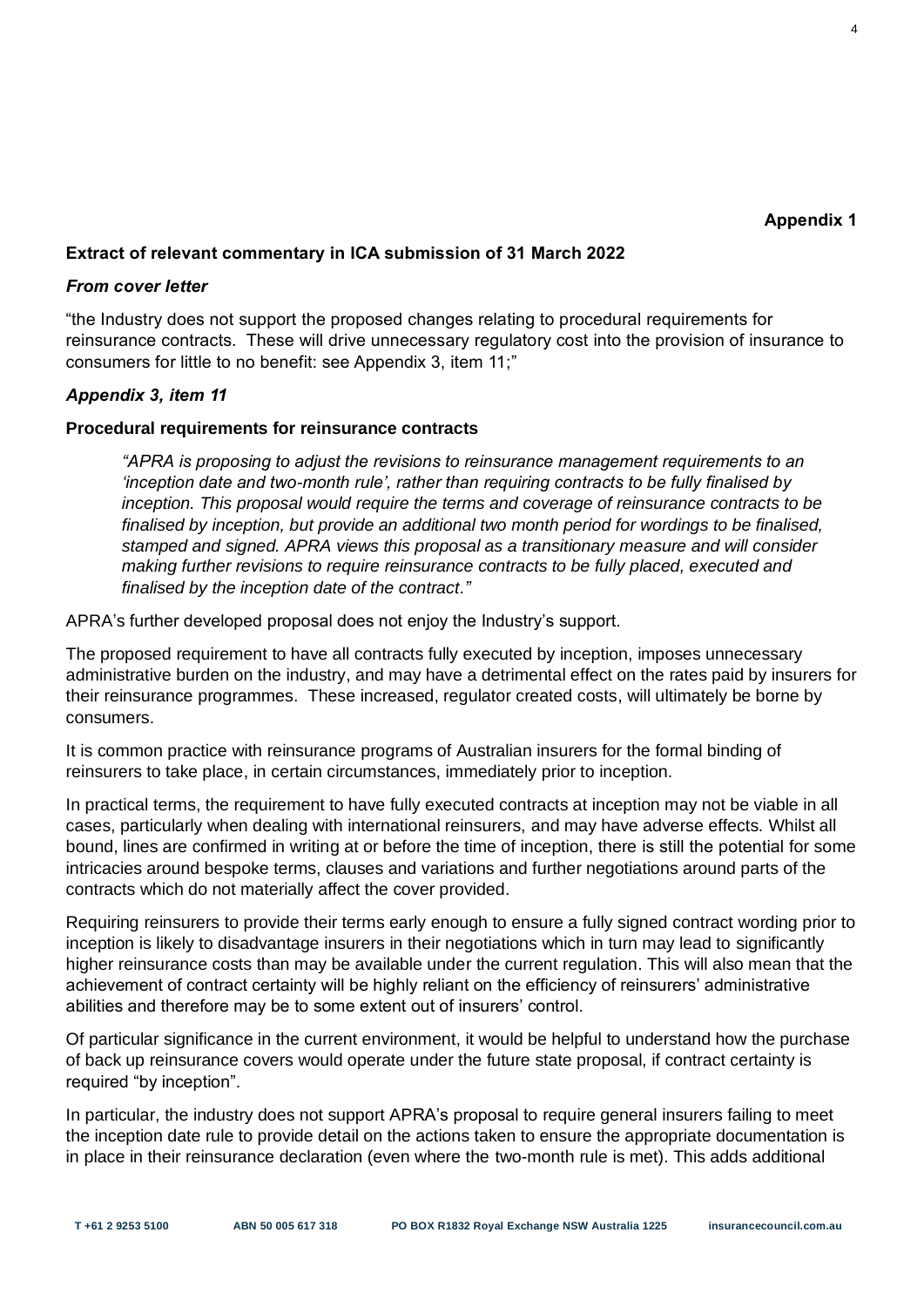administrative burden for no added value, given contract certainty would already be achieved by the time the declaration is issued.

The industry also seeks further detail from APRA with respect to the Reinsurance Arrangements Statement and CEO signed Reinsurance Declaration requirements which are linked to contract certainty. Does APRA also require these to be completed at inception?"